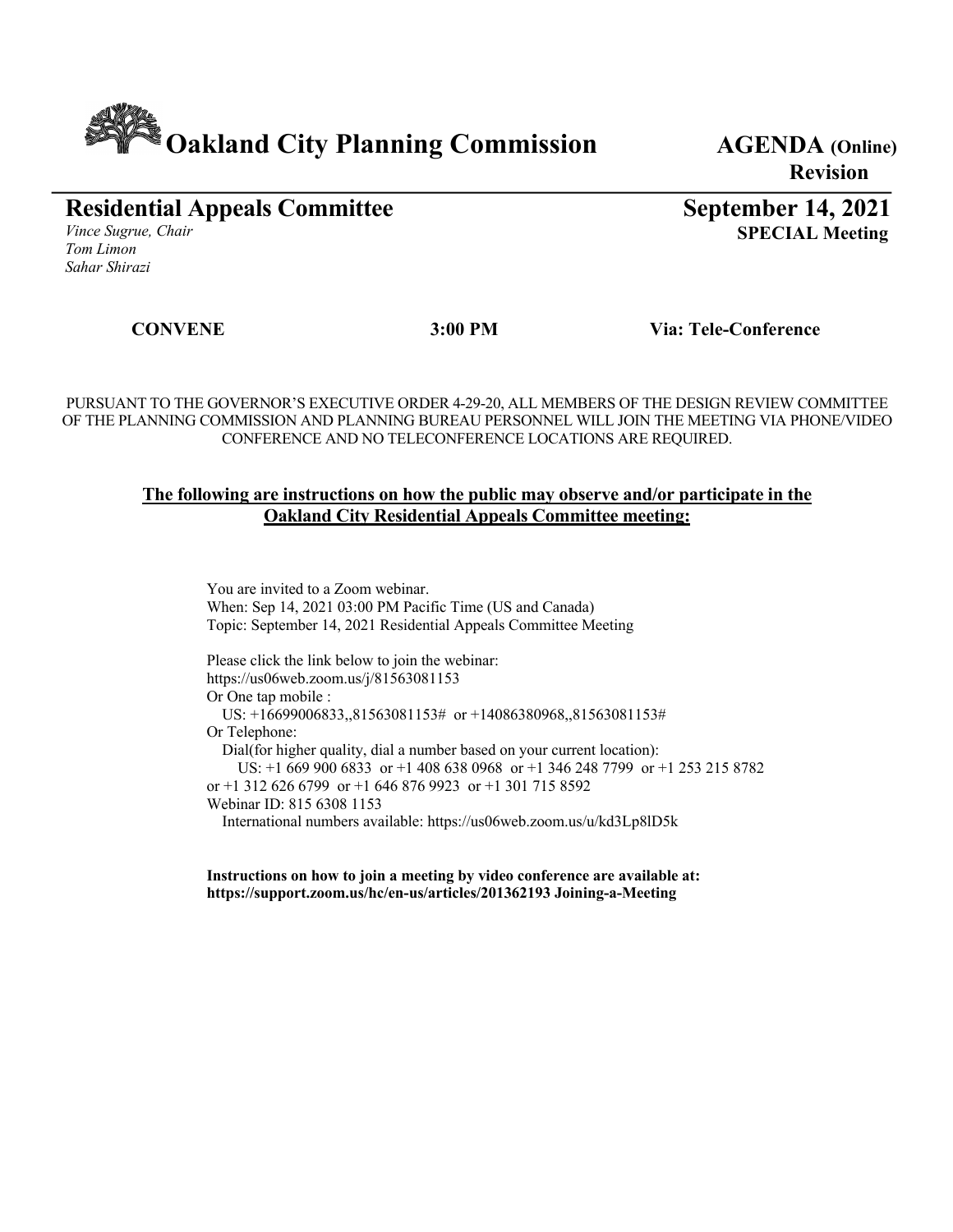# *Residential Appeals Committee* **AGENDA (Online)**

**Page 2 September 14, 2021** 

|                                                   | <b>HOW TO COMMENT ON A PUBLIC MEETING:</b><br>Public comments will be taken at the time of the eligible Agenda item.                                                                                                                                                                                                                                                                                                                                                                                                                                                                                                           |
|---------------------------------------------------|--------------------------------------------------------------------------------------------------------------------------------------------------------------------------------------------------------------------------------------------------------------------------------------------------------------------------------------------------------------------------------------------------------------------------------------------------------------------------------------------------------------------------------------------------------------------------------------------------------------------------------|
| If you are a Zoom video<br>Conference participant | To comment by Zoom video conference, click the "Raise Your Hand" button to request to speak<br>when Public Comment is being taken on an eligible agenda item. You will then be unmuted during<br>your turn and allowed to provide public comments. After the allotted time, you will then be re-<br>muted. Instructions on how to "Raise Your Hand" are available at: https://support.zoom.us/hc/en-<br>us/articles/205566129 - Raise-Hand-In-Webinar.                                                                                                                                                                         |
| If you are a phone<br>participant                 | To comment by phone, please call on one of the above listed phone numbers. You will be prompted<br>to "Raise Your Hand" by pressing "*9" to request to speak when Public Comment is being taken on<br>an eligible agenda item. You will then be unmuted during your turn, then allowed to make public<br>comments. After the allotted time, you will then be re-muted. Instructions of how to raise your hand<br>by phone are available at: https://support.zoom.us/hc/en-us/articles/201362663 - Joining-a-meeting-<br>by-phone. If you have any questions, please email Desmona R. Armstrong at<br>Drarmstrong@oaklandca.gov |

#### **IMPORTANT THINGS TO REMEMBER DURING YOUR PUBLIC COMMENT PERIOD**

#### 1. **ALL ATTENDEES SHALL BE MUTED UPON ENTRY**

- 2. Please do not raise your hand if the item currently being heard is not the item you wish to speak on. We will call for public testimony on each item individually. When the item you're interested in is being called and public speakers are invited to raise their hands, raise yours then and we will call them all in the order they're raised.
- 3. You may of course speak on multiple items but your comments during each item must address the item currently under discussion. Speakers attempting to speak about items other than the item currently under consideration will be muted and asked to wait for the item they're here to speak about to be called.

#### **ADDITIONAL INFORMATION FOR THE PUBLIC HEARING**

- 1. Staff reports are available online, generally by 5:00 p.m. the Friday before the meeting, at www.oaklandca.gov (under "Planning Commission.") You will need to ensure that your computer will accept pop-ups from the host site (oaklandca.gov) and that your computer has a later version of Adobe Acrobat Reader installed. For further information, please email Desmona Armstrong at Drarmstrong@oaklandca.gov.
- 2. Please note that the descriptions of the applications found below are preliminary in nature and that the projects and/or descriptions may change prior to a decision being made.
- 3. Applicants or members of the public that plan to make electronic presentations (e.g., PowerPoint presentations): Please contact Desmona Armstrong at Drarmstrong@oaklandca.gov at least **48 hours** prior to the meeting. We are unable to accommodate late material, at this time.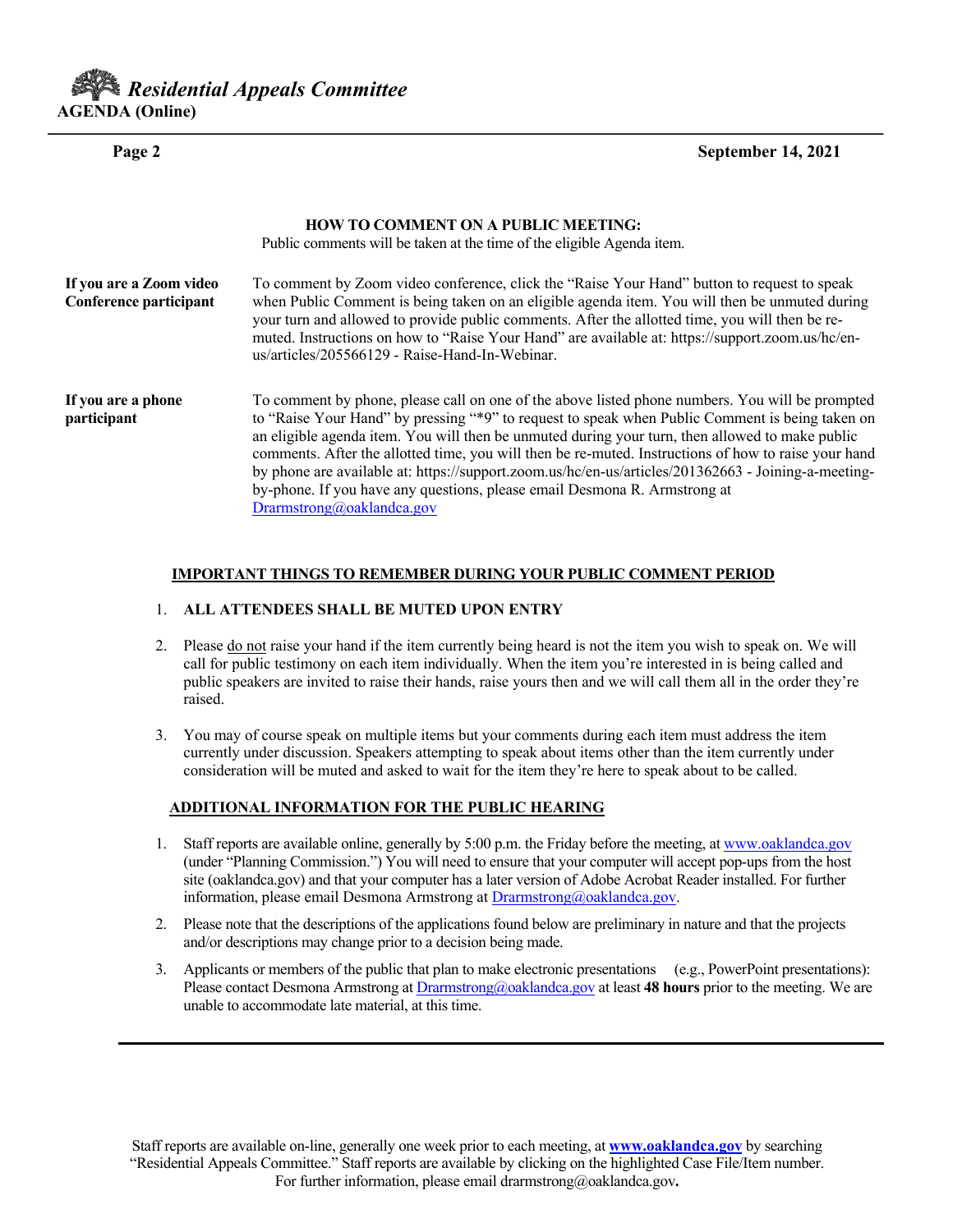**Page 3 September 14, 2021**

### **ROLL CALL**

#### **DRC SECRETARY RULES OF CONDUCT**

**OPEN FORUM**

#### **COMMITTEE MATTERS**

#### **NEW BUSINESS**

| $\overline{1}$ .<br><b>Location:</b>  | 6142 Ruthland Road; APN: 048G-7415-031-00                                                                                                                                                 |
|---------------------------------------|-------------------------------------------------------------------------------------------------------------------------------------------------------------------------------------------|
|                                       | Proposal: Appeal of Zoning Manager's approval of development application to construct a<br>new single family dwelling Accessory Dwelling Unit (ADU) on a vacant<br>upsloping lot          |
|                                       | Appellant: Laura Campbell (415)926-7617                                                                                                                                                   |
|                                       | <b>Applicant: Shan Masuda</b>                                                                                                                                                             |
| <b>Phone Number:</b> (415)314-3198    |                                                                                                                                                                                           |
|                                       | <b>Owner: Robert Anderson &amp; Kimberly Clement TRS.</b>                                                                                                                                 |
| Case File Number: PLN20164-A01        |                                                                                                                                                                                           |
|                                       | Planning Permits Required: Appeal of Zoning Manger's approval of Regular Design Review to construct a new<br>single family dwelling with an Accessory Dwelling Unit (ADU).                |
|                                       | General Plan: Hillside Residential                                                                                                                                                        |
|                                       | Zoning: RH-4 Hillside Residential                                                                                                                                                         |
|                                       | Environmental Determination: Categorically Exempt: Section 15303, new construction of small structures; and<br>15183 – Projects consistent with a community plan, general plan, or zoning |
| <b>Historic Status: Vacant Lot -X</b> |                                                                                                                                                                                           |
| <b>City Council district</b> 1        |                                                                                                                                                                                           |
|                                       | Status: Appealed.<br>Application was approved by the Zoning Manager on June 11, 2021.                                                                                                     |
|                                       | <b>Staff Recommendation</b> Deny appeal and uphold Zoning Manager's decision                                                                                                              |
| <b>Finality of Decision: Final</b>    |                                                                                                                                                                                           |
|                                       | For further information: Contact case planner Maurice Brenyah-Addow at (510) 238-6342 or by email<br>at mbrenyah@oaklandnet.com                                                           |